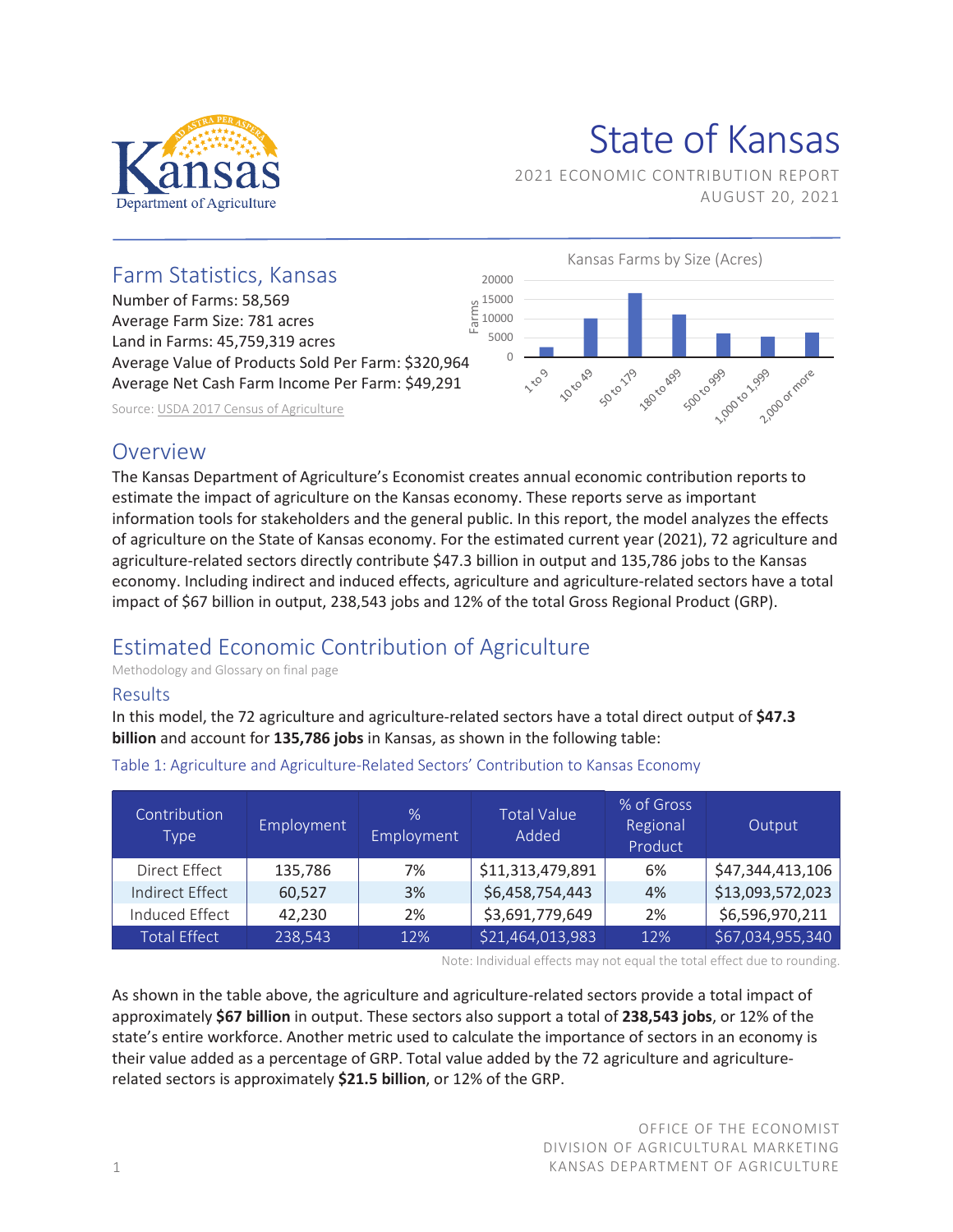## Top Ten Sectors by Output

The table below shows Kansas's top ten sectors by output, including direct, indirect and induced effects. The *beef cattle ranching and farming, including feedlots and dual-purpose ranching and farming* sector is the top contributor in output to the Kansas economy, with approximately **\$8.8 billion** in total output.

#### Table 2: Top Ten Sectors by Output, Kansas

| Sector                                                                                        | <b>Total Output</b> |
|-----------------------------------------------------------------------------------------------|---------------------|
| Beef cattle ranching and farming, including feedlots and dual-purpose ranching<br>and farming | \$8,760,723,353.14  |
| Animal, except poultry, slaughtering                                                          | \$7,453,505,455.66  |
| Grain farming                                                                                 | \$5,191,493,432.67  |
| Meat processed from carcasses                                                                 | \$3,452,714,004.37  |
| Farm machinery and equipment manufacturing                                                    | \$2,719,294,669.27  |
| Dog and cat food manufacturing                                                                | \$2,684,012,367.73  |
| Other real estate                                                                             | \$1,959,168,055.21  |
| Wholesale - Other nondurable goods merchant wholesalers                                       | \$1,843,311,077.73  |
| Other animal food manufacturing                                                               | \$1,732,968,505.84  |
| Oilseed farming                                                                               | \$1,633,277,362.75  |

## Top Ten Sectors by Employment

Of the agriculture and agriculture-related sectors, *beef cattle ranching and farming, including feedlots and dual-purpose ranching and farming* supports the most jobs in the state with **37,382 jobs**. The table below also illustrates the top ten sectors by total employment, including direct, indirect and induced effects in Kansas.

#### Table 3: Top Ten Sectors by Employment, Kansas

| Sector                                                                                        | <b>Total Employment</b> |
|-----------------------------------------------------------------------------------------------|-------------------------|
| Beef cattle ranching and farming, including feedlots and dual-purpose ranching<br>and farming | 37,382.26               |
| Grain farming                                                                                 | 13,149.34               |
| Animal, except poultry, slaughtering                                                          | 11,551.73               |
| Support activities for agriculture and forestry                                               | 11,059.53               |
| Other real estate                                                                             | 10,475.20               |
| Landscape and horticultural services                                                          | 9,139.89                |
| Truck transportation                                                                          | 8,634.06                |
| Meat processed from carcasses                                                                 | 7,173.87                |
| Wholesale - Other nondurable goods merchant wholesalers                                       | 6,439.76                |
| All other crop farming                                                                        | 5,998.29                |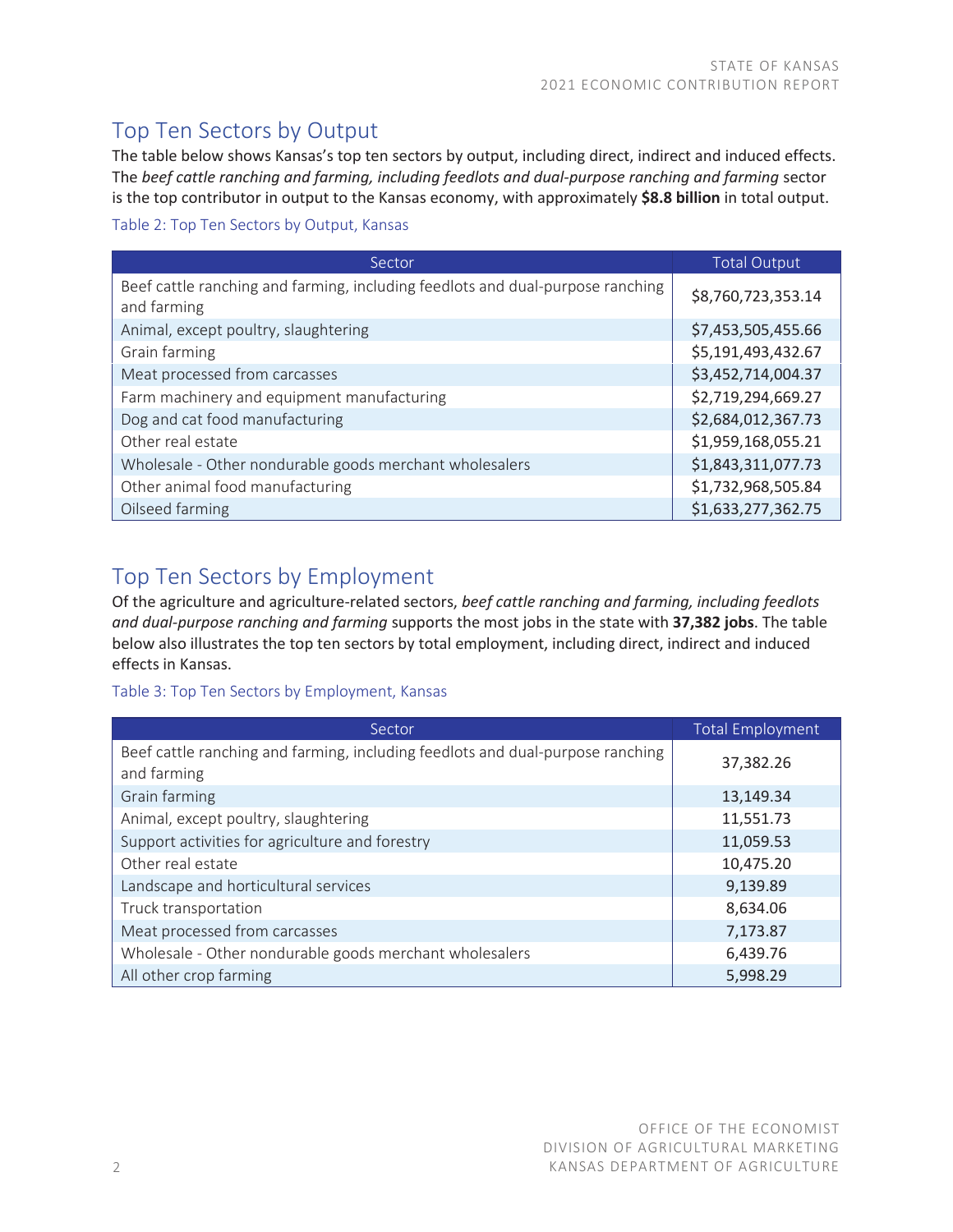# All Direct Agriculture Sectors

The following table is a summary of all agriculture sectors represented with output and employment levels. These values estimate the value of output and the jobs these agriculture sectors support in the Kansas economy. Generally, this analysis includes three categories: production, manufacturing or processing, and services. Note, this model does not include ethanol production or wholesale and retail sales of final products.

#### Table 4: All Direct Agriculture Sectors, Kansas

| Sector                                                                                        | <b>Total Output</b> | <b>Total Employment</b> |
|-----------------------------------------------------------------------------------------------|---------------------|-------------------------|
| Beef cattle ranching and farming, including feedlots and<br>dual-purpose ranching and farming | \$8,760,723,353.14  | 37,382.26               |
| Animal, except poultry, slaughtering                                                          | \$7,453,505,455.66  | 11,551.73               |
| Grain farming                                                                                 | \$5,191,493,432.67  | 13,149.34               |
| Meat processed from carcasses                                                                 | \$3,452,714,004.37  | 7,173.87                |
| Farm machinery and equipment manufacturing                                                    | \$2,719,294,669.27  | 5,247.00                |
| Dog and cat food manufacturing                                                                | \$2,684,012,367.73  | 2,669.00                |
| Other animal food manufacturing                                                               | \$1,732,968,505.84  | 1,539.63                |
| Oilseed farming                                                                               | \$1,633,277,362.75  | 1,393.55                |
| Flour milling                                                                                 | \$1,512,700,905.22  | 1,302.14                |
| All other food manufacturing                                                                  | \$891,516,918.50    | 2,161.95                |
| Landscape and horticultural services                                                          | \$829,071,995.06    | 9,139.89                |
| Dairy cattle and milk production                                                              | \$696,489,749.66    | 1,025.87                |
| Soybean and other oilseed processing                                                          | \$681,929,966.32    | 146.44                  |
| Animal production, except cattle and poultry and eggs                                         | \$626,505,547.48    | 3,549.74                |
| Other snack food manufacturing                                                                | \$616,855,497.34    | 1,099.56                |
| Support activities for agriculture and forestry                                               | \$593,956,784.68    | 11,059.53               |
| Confectionery manufacturing from purchased chocolate                                          | \$544,674,595.77    | 1,517.83                |
| Spice and extract manufacturing                                                               | \$477,205,993.05    | 653.77                  |
| Bread and bakery product, except frozen, manufacturing                                        | \$476,957,680.54    | 2,961.84                |
| Fats and oils refining and blending                                                           | \$456,138,311.07    | 289.70                  |
| Bottled and canned soft drinks & water                                                        | \$442,117,219.19    | 709.21                  |
| Lawn and garden equipment manufacturing                                                       | \$427,830,723.14    | 781.76                  |
| Frozen specialties manufacturing                                                              | \$415,994,628.41    | 1,137.32                |
| Wet corn milling                                                                              | \$402,628,961.15    | 223.73                  |
| Veterinary services                                                                           | \$329,810,624.06    | 3,661.08                |
| Nitrogenous fertilizer manufacturing                                                          | \$323,766,456.85    | 250.01                  |
| Fluid milk manufacturing                                                                      | \$284,918,324.61    | 392.23                  |
| Cookie and cracker manufacturing                                                              | \$278,517,045.03    | 662.25                  |
| All other crop farming                                                                        | \$250,402,884.58    | 5,998.29                |
| Dry, condensed, and evaporated dairy product<br>manufacturing                                 | \$212,897,585.69    | 174.42                  |
| Food product machinery manufacturing                                                          | \$212,373,149.03    | 705.56                  |
| Frozen cakes and other pastries manufacturing                                                 | \$132,332,287.17    | 1,482.84                |
| Frozen fruits, juices and vegetables manufacturing                                            | \$114,229,142.58    | 210.82                  |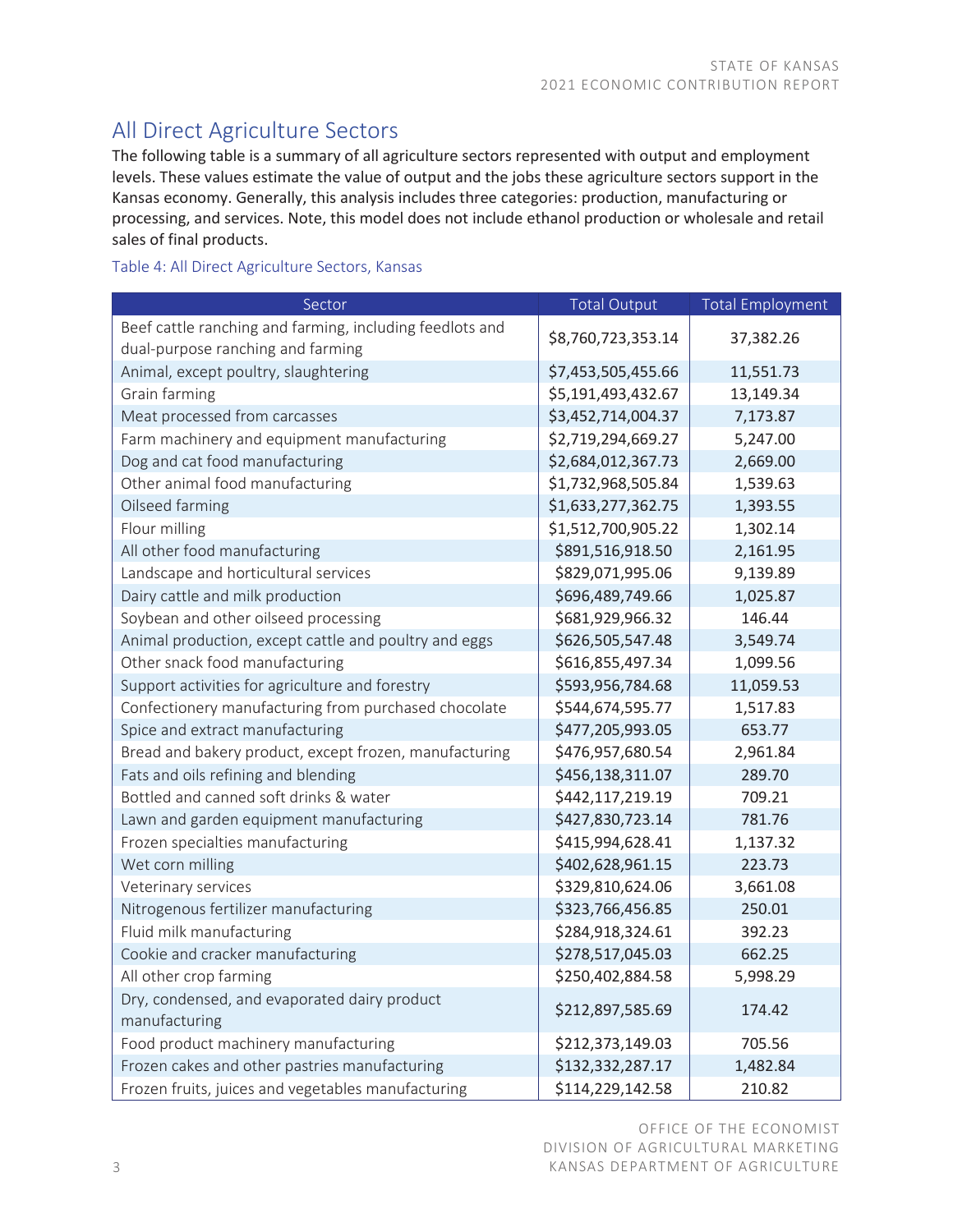#### STATE OF KANSAS 2021 ECONOMIC CONTRIBUTION REPORT

| Sector                                                        | <b>Total Output</b> | <b>Total Employment</b> |
|---------------------------------------------------------------|---------------------|-------------------------|
| Cotton farming                                                | \$103,613,096.33    | 763.55                  |
| Paper mills                                                   | \$94,505,506.86     | 125.31                  |
| Cheese manufacturing                                          | \$83,093,926.70     | 92.31                   |
| <b>Breweries</b>                                              | \$82,479,105.72     | 248.65                  |
| Poultry and egg production                                    | \$79,209,923.27     | 97.59                   |
| Canned fruits and vegetables manufacturing                    | \$75,838,570.78     | 145.35                  |
| Fertilizer mixing                                             | \$74,985,597.37     | 125.18                  |
| Flavoring syrup and concentrate manufacturing                 | \$74,106,942.58     | 36.49                   |
| Greenhouse, nursery, and floriculture production              | \$61,449,926.33     | 461.04                  |
| Pesticide and other agricultural chemical manufacturing       | \$60,304,468.32     | 44.35                   |
| Paperboard mills                                              | \$58,436,860.48     | 64.38                   |
| Roasted nuts and peanut butter manufacturing                  | \$56,615,246.64     | 131.56                  |
| Tobacco product manufacturing                                 | \$51,258,943.94     | 17.13                   |
| Phosphatic fertilizer manufacturing                           | \$48,616,095.93     | 54.16                   |
| Poultry processing                                            | \$42,084,628.02     | 128.68                  |
| Wineries                                                      | \$40,162,936.70     | 145.53                  |
| Dry pasta, mixes, and dough manufacturing                     | \$37,349,383.74     | 68.69                   |
| Coffee and tea manufacturing                                  | \$37,110,871.60     | 60.44                   |
| <b>Distilleries</b>                                           | \$36,259,830.89     | 41.29                   |
| Other chemical and fertilizer mineral mining                  | \$32,333,517.05     | 131.62                  |
| Ice cream and frozen dessert manufacturing                    | \$31,197,639.11     | 82.29                   |
| Tortilla manufacturing                                        | \$29,969,918.05     | 126.71                  |
| Nonchocolate confectionery manufacturing                      | \$24,924,451.76     | 53.31                   |
| Rendering and meat byproduct processing                       | \$24,679,609.23     | 55.97                   |
| Commercial logging                                            | \$20,296,306.12     | 297.99                  |
| Vegetable and melon farming                                   | \$20,087,243.65     | 121.84                  |
| Chocolate and confectionery manufacturing from cacao<br>beans | \$16,364,767.03     | 31.05                   |
| Leather and hide tanning and finishing                        | \$14,174,580.56     | 57.04                   |
| Dehydrated food products manufacturing                        | \$13,455,104.35     | 28.31                   |
| Fiber, yarn, and thread mills                                 | \$12,956,936.26     | 45.22                   |
| Forestry, forest products, and timber tract production        | \$10,584,853.75     | 127.02                  |
| Sawmill, woodworking, and paper machinery                     | \$9,595,885.96      | 33.03                   |
| Commercial hunting and trapping                               | \$8,200,850.31      | 202.83                  |
| Sawmills                                                      | \$4,009,984.20      | 13.21                   |
| Tree nut farming                                              | \$3,541,008.43      | 32.36                   |
| Other leather and allied product manufacturing                | \$3,235,327.72      | 36.58                   |
| Fruit farming                                                 | \$3,153,699.99      | 28.49                   |
| Knit fabric mills                                             | \$2,691,092.70      | 14.65                   |
| Narrow fabric mills and schiffli machine embroidery           | \$1,666,339.84      | 10.85                   |